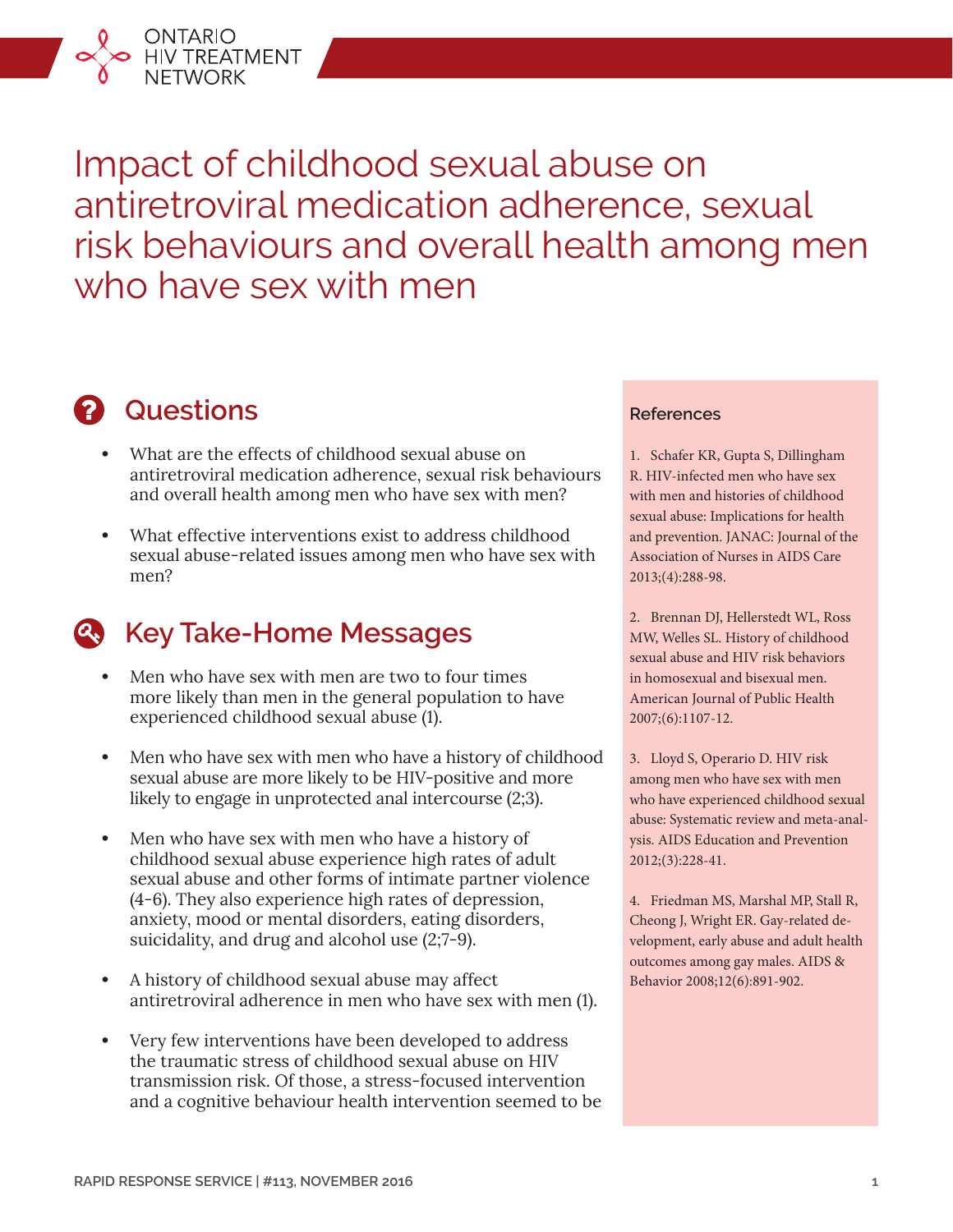effective in reducing sexual risk behaviours among HIVpositive Latino and African-American men who have sex with men (10;11).

**•** Being sensitive to childhood sexual abuse histories among sexual minority populations is important when establishing interventions for reducing sexual risk behaviours (10-12).

# **4** The Issue and Why It's Important

Men who have sex with men account for over half of all new HIV infections in Ontario (13). Men who have sex with men are often at risk of HIV infection due to unprotected receptive anal intercourse with HIV-positive partners or partners of unknown HIV status (14). Men who have sex with men who have a history of childhood sexual abuse are more likely to engage in risky sexual behaviours in adulthood (15).

Although the exact prevalence of childhood sexual abuse among men who have sex with men varies from study to study, a 2013 systematic review by Schafer et al. found the prevalence to be two to four times higher among men who have sex with men than men in the general population (1). Another systematic review published in 2011 found that prevalence of childhood sexual abuse among men who have sex with men varied from 4% to 59%, with a median of 22% (16). Among the studies in this review that reported childhood sexual abuse, rates varied from 13% to 51%, with a median of 29%  $(2,3,6,8,9,12,15,17-25)$ . The review by Schafer et al. also found very high rates of childhood sexual abuse among HIV-positive men (47%-65%) (1).

Addressing the trauma of childhood sexual abuse may reduce sexual risk behaviours and improve mental health, substance use and other health outcomes for men who have sex with men.



#### **Sexual risk behaviours and HIV**

A number of studies have explored the relationship between childhood sexual abuse, HIV and sexual risk behaviours. A 2012 systematic review of 12 studies published in the U.S. found that men who have sex with men with a history of childhood sexual abuse were more likely to be HIV-positive and more likely to engage in unprotected anal intercourse than men without a history of childhood sexual abuse (3). A cross-sectional study among men who attended a music festival in the U.S. found that those who had experienced childhood sexual abuse were at greater risk of acquiring 5. Han SC, Gallagher MW, Franz MR, Chen MS, Cabral FM, Marx BP. Childhood sexual abuse, alcohol use, and PTSD symptoms as predictors of adult sexual assault among lesbians and gay men. Journal of Interpersonal Violence 2013;(12):2505-20.

6. Hequembourg AL, Parks KA, Collins RL, Hughes TL. Sexual assault risks among gay and bisexual men. Journal of Sex Research 2015;(3):282-95.

7. Allen VCJ, Myers HF, Williams JK. Depression among Black bisexual men with early and later life adversities. Cultural Diversity and Ethnic Minority Psychology 2014;(1):128-37.

8. Braitstein P, Asselin JJ, Schilder A, Miller ML, Laliberte N, Schechter MT, et al. Sexual violence among two populations of men at high risk of HIV infection. AIDS Care 2006;(7):681-9.

9. Brennan DJ, Crath R, Hart TA, Gadalla T, Gillis L. Body dissatisfaction and disordered eating among men who have sex with men in Canada. International Journal of Men's Health 2011;(3):253-68.

10. Williams JK, Glover DA, Wyatt GE, Kisler K, Liu H, Zhang M. A sexual risk and stress reduction intervention designed for HIV-positive bisexual African American men with childhood sexual abuse histories. American Journal of Public Health 2013;(8):1476-84.

11. Williams JK, Wyatt GE, Rivkin I, Ramamurthi HC, Li X, Liu H. Risk reduction for HIV-positive African American and Latino men with histories of childhood sexual abuse. Archives of Sexual Behavior 2008;(5):763-72.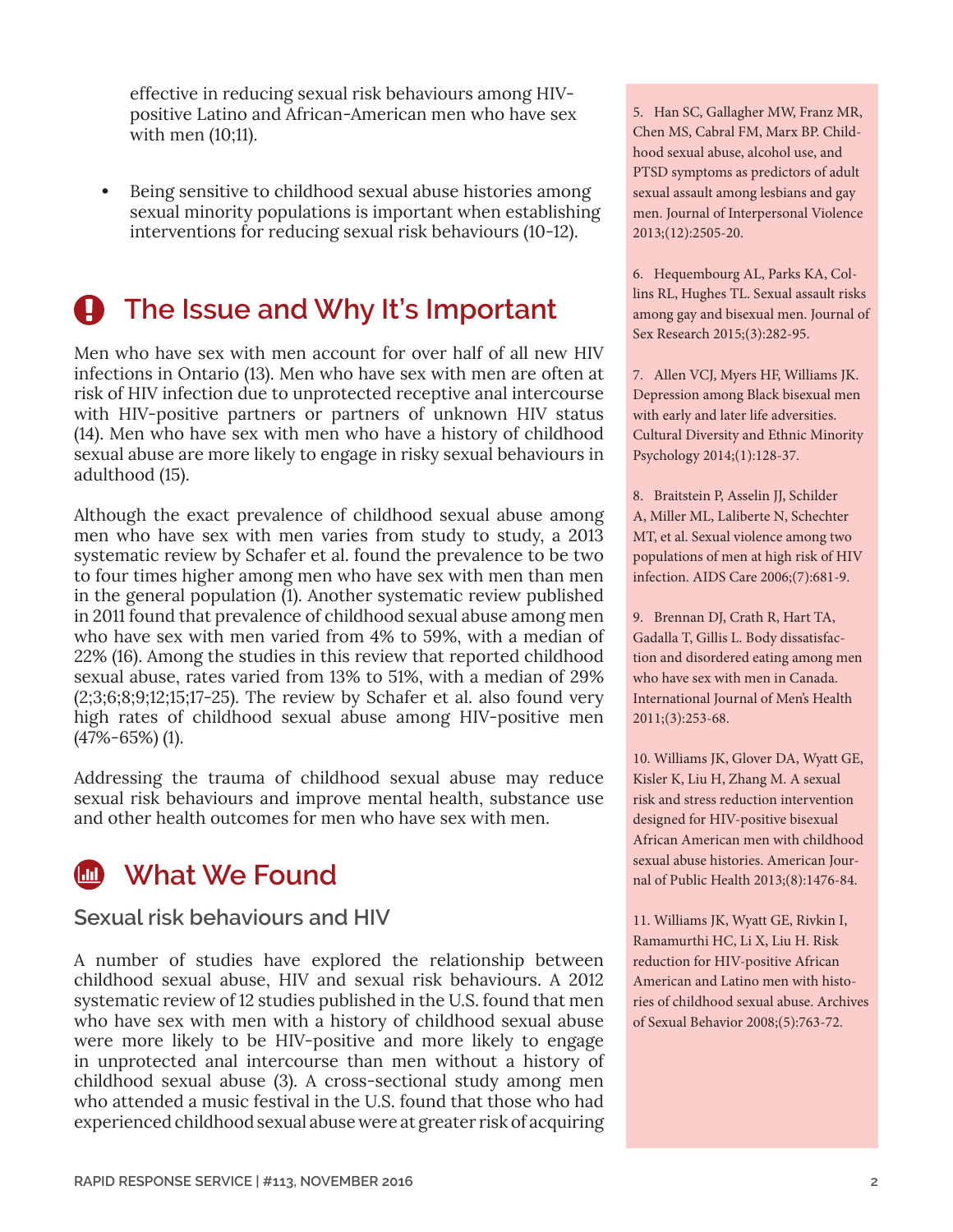HIV, and were three times more likely to be diagnosed with a sexually transmitted infection (STI) (2). A U.S. study among HIV-positive men who have sex with men did not find a significant difference in rates of unprotected anal intercourse between men with a history of childhood sexual abuse and men without (21); however, a qualitative study among HIV-positive non-gay-identifying African American men who have sex with men found that over half of participants believed their childhood sexual experiences contributed to the high-risk exploration of their sexuality (26).

Many studies explored mental health and substance use as mediators of sexual risk behaviours and HIV incidence. In a U.S. study of 4,295 HIV-negative men who have sex with men, 5% of those with a history of childhood sexual abuse seroconverted over 48 months compared to 3% of those without (27). In this study, depressive symptoms, heavy alcohol use, stimulant use and polydrug use also influenced sexual risk behaviours and HIV seroconversion (27). A 2009 study among Latino men who have sex with men found an association between childhood sexual abuse and HIV sexual risk behaviours due to the increased psychological distress they experienced because of childhood sexual abuse and discrimination (20). A similar study with 182 men in New York City found that those with a history of childhood sexual abuse reported more compulsive sexual behaviours and over 30% of those with a history of childhood sexual abuse experienced symptoms of posttraumatic stress disorder (17).

### **Intimate partner violence**

Four studies looked at the associations between childhood sexual abuse and being victims or perpetrators of intimate partner violence among men who have sex with men:

- **•** Among 183 gay or bisexual men in Buffalo, 40% had experienced both childhood sexual abuse and adult sexual abuse. Researchers found in 22% of cases, adult sexual abuse was perpetrated by an intimate partner (6).
- **•** In a U.S. study of 117 gay men, childhood sexual abuse was the strongest predictor of adult sexual assault (5).
- **•** In a Seattle study with 166 HIV-positive men who have sex with men, participants who reported childhood sexual abuse were at higher risk of adult sexual abuse. The authors suggested that, since most participants had been diagnosed in their 20s and 30s, adult sexual assault may have led to their HIV seroconversion (28).
- **•** In a U.S. study of 703 African-American men, intimate partner violence victimization in current relationships was associated

12. Mimiaga MJ, Noonan E, Donnell D, Safren SA, Koenen KC, Gortmaker S, et al. Childhood sexual abuse in highly associated with HIV risk-taking behavior and infection among MSM in the EXPLORE study. JAIDS Journal of Acquired Immune Deficiency Syndromes 2009;(3):340-8.

13. Public Health Agency of Canada. HIV/AIDS Epi Updates: National HIV Prevalence and Incidence Estimates for 2011. Centre for Communicable Diseases and Infection Control. Available from http://www.catie.ca/sites/default/files/64- 02-1226-EPI\_chapter1\_EN05-web\_0.pdf Accessed on November 16, 2016. 2014.

14. Baggaley R, White R, Boily MC. HIV transmission risk through anal intercourse: Systematic review, meta-analysis and implications for HIV prevention. International Journal of Epidemiology 2010;39(4):1048-63.

15. Phillips GI, Magnus M, Kuo I, Rawls A, Peterson J, Montanez L, et al. Childhood sexual abuse and HIV-related risks among men who have sex with men in Washington, DC. Archives of Sexual Behavior 2014;(4):771-8.

16. Rothman EF, Exner D, Baughman AL. The prevalence of sexual assault against people who identify as gay, lesbian, or bisexual in the United States: A systematic review. Trauma, Violence, & Abuse 2011;(2):55-66.

17. Blain LM, Muench F, Morgenstern J, Parsons JT. Exploring the role of child sexual abuse and posttraumatic stress disorder symptoms in gay and bisexual men reporting compulsive sexual behavior. Child Abuse & Neglect 2012;(5):413-22.

18. Balsam KF, Lehavot K, Beadnell B. Sexual revictimization and mental health: A comparison of lesbians, gay men, and heterosexual women. Journal of Interpersonal Violence 2011;(9):1798-814.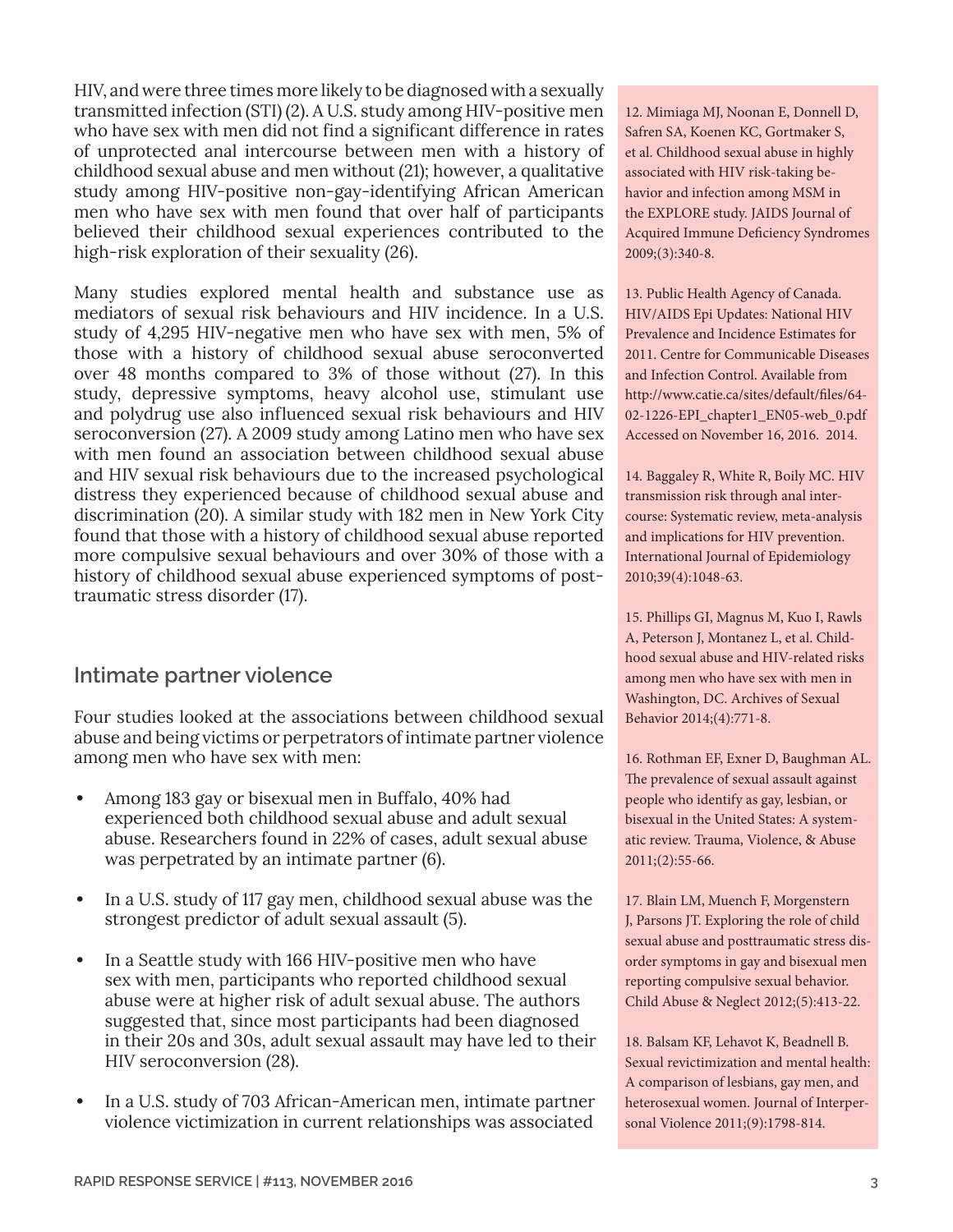with having had male sex partners and early-life sexual abuse; among men who had not disclosed male sex partners, there was no association. The study also found that, among all men who have sex with men, childhood physical and sexual abuse was associated with being a perpetrator of intimate partner violence (29).

Interestingly, in two U.S. studies in which the primary outcome was not childhood sexual abuse, those who had experienced childhood sexual abuse were greater than two times more likely to report experiencing partner abuse (4;30).

### **Mental health and substance use**

Four studies examined the associations between childhood sexual abuse and mental health and/or substance use in men who have sex with men:

- **•** In a Canadian study of 498 men who have sex with men, those who had experienced childhood sexual abuse were four times more likely to have attempted suicide, and three times more likely to have a diagnosed mood or mental disorder (8).
- **•** In a U.S. study of 871 women and gay men, those who reported childhood sexual abuse and adult rape experienced higher levels of psychological distress, suicidality, alcohol use and self-harming behaviours (18).
- **•** In a study with 117 HIV-positive Black men who have sex with men and women in Los Angeles, men with early adversities (including childhood sexual abuse) were more likely to experience discrimination as adults, which put them at greater risk of depression. The authors also found that the relationship between childhood adversities and depression was affected by experiences of racial discrimination, HIVrelated discrimination and chronic stress (7).
- **•** In a study with 593 HIV-positive men who have sex with men, those reporting a history of childhood sexual abuse had higher levels of depression and anxiety and were more likely to have substance use issues (21).

Two studies specifically looked at the relationship between childhood sexual abuse and eating disorders:

**•** Among 383 men who have sex with men in Toronto, those who had a reported history of childhood sexual abuse were twice as likely to develop symptoms of disordered eating (9).

19. Arreola S, Neilands T, Pollack L, Paul J, Catania J. Childhood sexual experiences and adult health sequelae among gay and bisexual men: Defining childhood sexual abuse. Journal of Sex Research 2008;(3):246-52.

20. Arreola SG, Neilands TB, Diaz R. Childhood sexual abuse and the sociocultural context of sexual risk among adult Latino gay and bisexual men. American Journal of Public Health 2009;99(Suppl 2):S432-S438.

21. Welles SL, Baker AC, Miner MH, Brennan DJ, Jacoby S, Rosser BRS. History of childhood sexual abuse and unsafe anal intercourse in a 6-city study of HIV-positive men who have sex with men. American Journal of Public Health 2009;(6):1079-86.

22. Fields SD, Malebranche D, Feist-Price S. Childhood sexual abuse in black men who have sex with men: Results from three qualitative studies. Cultural Diversity and Ethnic Minority Psychology 2008;(4):385-90.

23. Feldman MB, Meyer IH. Childhood abuse and eating disorders in gay and bisexual men. International Journal of Eating Disorders 2007;(5):418-23.

24. Parsons JT, Bimbi DS, Koken JA, Halkitis PN. Factors related to childhood sexual abuse among gay/bisexual male internet escorts. Journal of Child Sexual Abuse 2005;14(2):1-23.

25. Arreola SG, Neilands TB, Pollack LM, Paul JP, Catania JA. Higher prevalence of childhood sexual abuse among Latino men who have sex with men than non-Latino men who have sex with men: Data from the Urban Men's Health Study. Child Abuse & Neglect 2005;29(3):285-90.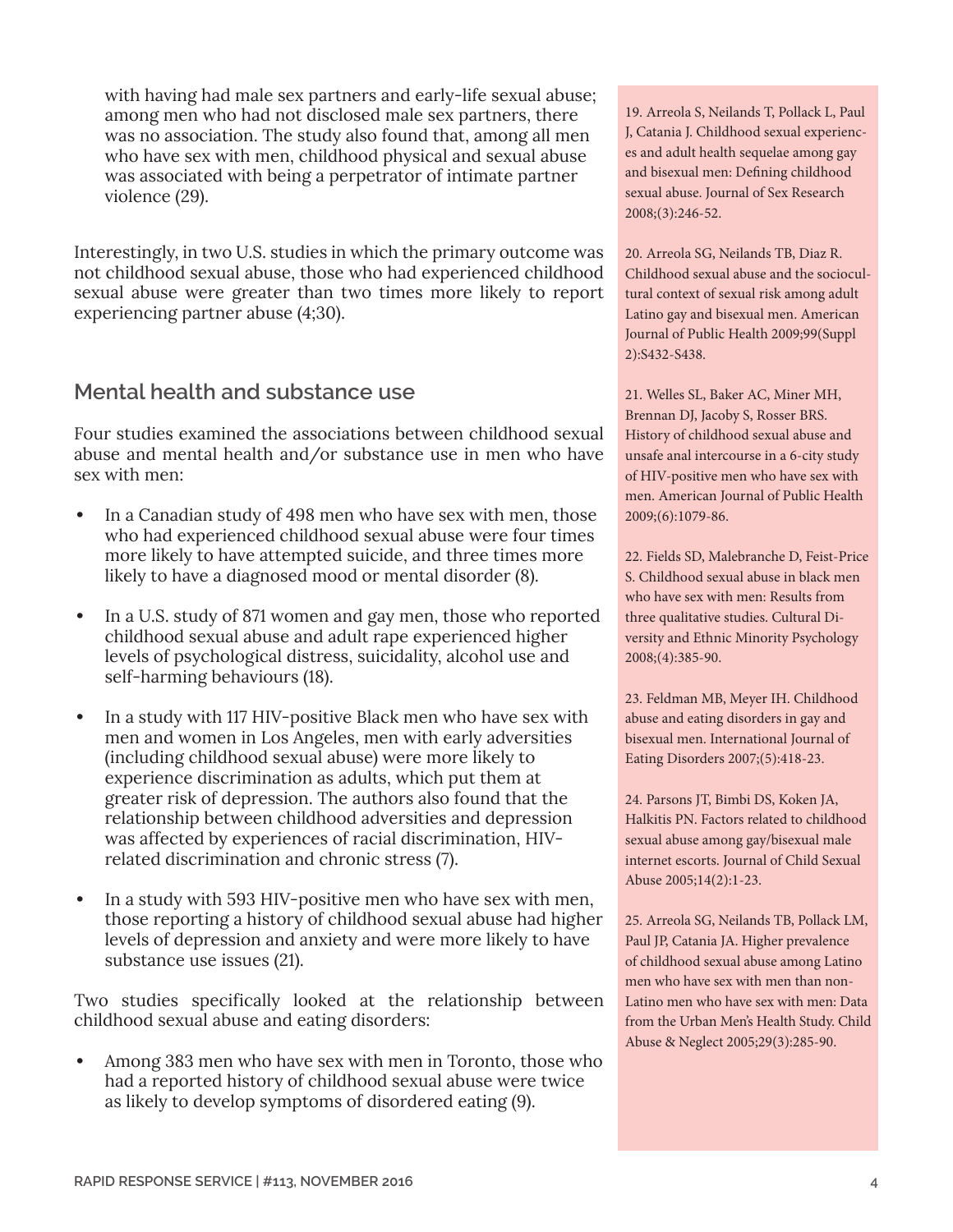**•** In a study of 193 men who have sex with men in New York City, those with a history of childhood sexual abuse were significantly more likely to have subclinical eating disorders than men with no history of childhood sexual abuse, regardless of depression and/or substance use (23).

Two U.S. studies found that specifically having been forced to have sexual intercourse in childhood was associated with mental health and/or substance use among men who have sex with men:

- **•** Among 1,383 gay and bisexual men, those who experienced forced sex before age 18 were two times more likely to experience depression than individuals who did not report forced sex (4).
- **•** A study conducted in four large U.S. cities distinguished between forced sex and consensual sex in childhood (defined as sex before age 18 that was not considered by the respondent to have been forced). Among 2,506 participants, those who experienced forced sex had the highest levels of psychological distress and substance use when compared to those who had experienced consensual sex and those who had not had any sex in childhood. Men in the consensual sex group had higher rates of substance use than men in the nosex group; however there were no differences in the rate of depression between these two groups (19).

### **Other health outcomes**

Many articles found childhood sexual abuse to be associated with a number of other health outcomes:

- **•** Smoking: In a cross-sectional study of 3,103 gay and bisexual men in Boston, childhood sexual abuse was significantly associated with current smoking and former smoking (31).
- **•** Dissociative symptoms: Among 517 men who have sex with men, those who had experienced childhood sexual abuse reported higher levels of absorption (retreating to fantasy world), depersonalization (separation from one's self) and amnesia (memory disturbance) (32).
- **•** Sexual disorders: In a survey of 576 men who have sex with men who had experienced childhood sexual abuse, 75% reported some degree of sexual dysfunction (including erectile dysfunction and low sexual desire) over their lifetime. Sixtynine percent of participants also reported some degree of sexual paraphilia over their lifetime, including voyeurism, fetishism and frottoeurism (33).

26. Williams JK, Kisler KA, Glover D, Sciolla A. Exploring childhood sexual experiences and vulnerability to intimate partner violence among African American MSMW: Was that abuse or love? In: Sexual Abuse: Types, Signs and Treatments. Nova Science Publishers, Inc.; 2011. p. 1-22.

27. Mimiaga MJ, O'Cleirigh C, Biello KB, Robertson AM, Safren SA, Coates TJ, et al. The effect of psychosocial syndemic production on 4-year HIV incidence and risk behavior in a large cohort of sexually active men who have sex with men. JAIDS Journal of Acquired Immune Deficiency Syndromes 2015;(3):329-36.

28. Pantalone DW, Horvath KJ, Hart TA, Valentine SE, Kaysen DL. Traumatic revictimization of men who have sex with men living with HIV/AIDS. Journal of Interpersonal Violence 2015;(9):1459-77.

29. Welles SL, Corbin TJ, Rich JA, Reed E, Raj A. Intimate partner violence among men having sex with men, women, or both: Early-life sexual and physical abuse as antecedents. Journal of Community Health: The Publication for Health Promotion and Disease Prevention 2011;(3):477-85.

30. Parsons JT, Grov C, Golub SA. Sexual compulsivity, co-occurring psychosocial health problems, and HIV risk among gay and bisexual men: Further evidence of a syndemic. American Journal of Public Health 2012;(1):156-62.

31. O'Cleirigh C, Dale SK, Elsesser S, Pantalone DW, Mayer KH, Bradford JB, et al. Sexual minority specific and related traumatic experiences are associated with increased risk for smoking among gay and bisexual men. Journal of Psychosomatic Research 2015;(5):472-7.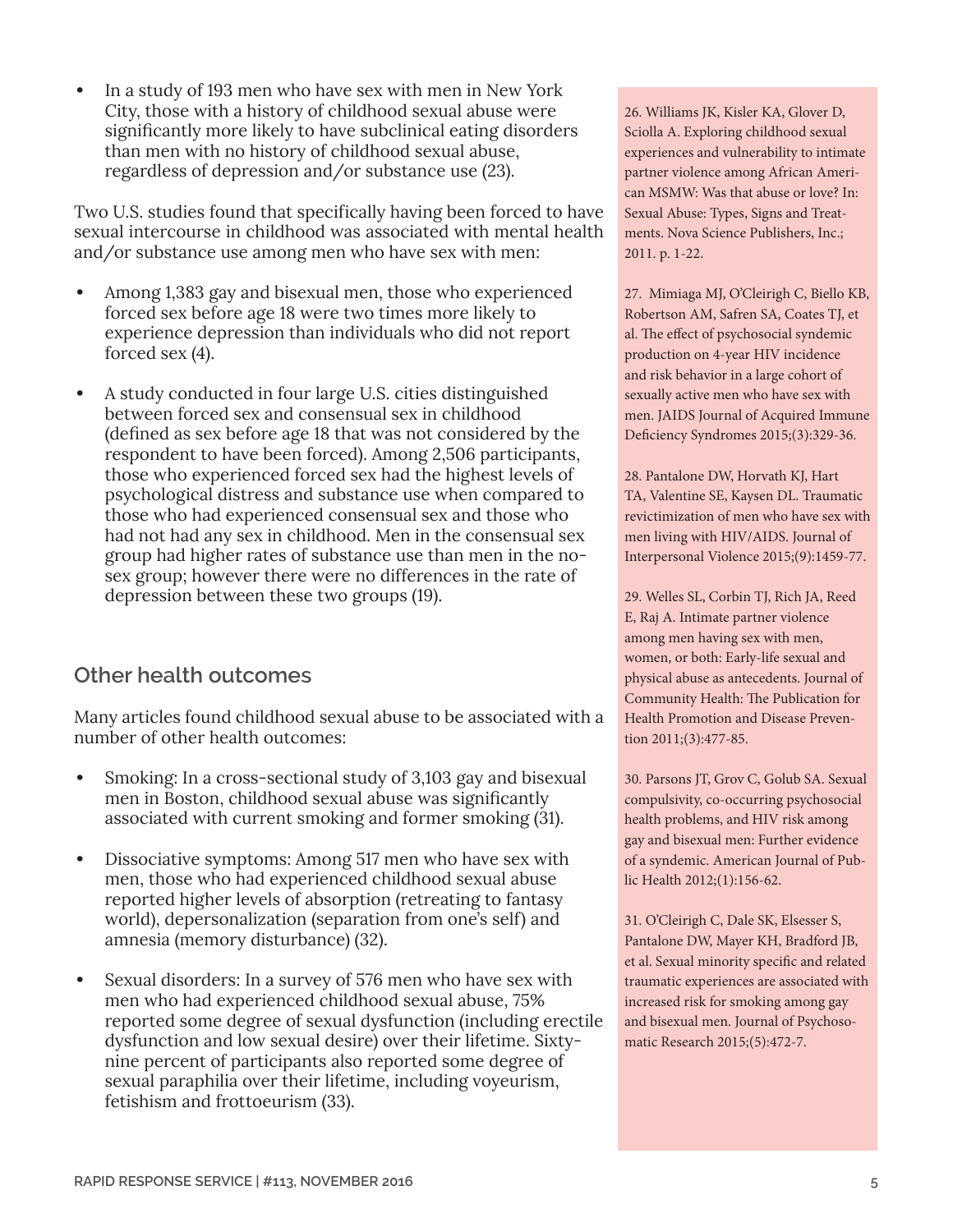### **Antiretroviral medication adherence**

We did not find any studies discussing the effects of childhood sexual abuse on antiretroviral adherence among men who have sex with men. One systematic review did report that people living with HIV who had a history of childhood sexual abuse have poorer antiretroviral therapy adherence than those without that history; however, this result was not specific to men who have sex with men (1). Childhood sexual abuse among men who have sex with men has been associated with poorer mental health and substance use issues, and these factors are associated with non-adherence to antiretroviral therapy (34).

### **Interventions addressing sexual risk behaviours and mental health**

HIV prevention and risk reduction interventions for men who have sex with men have largely neglected childhood sexual abuse (12;26). Only a small number of interventions have been developed to address the traumatic stress of childhood sexual abuse on HIV transmission risk.

A 2013 randomized control trial with bisexual African-American men in Los Angeles found a stress-focused sexual risk reduction intervention more effective than general health promotion in decreasing unprotected anal insertive sex and reducing depression symptoms at six month follow-up; however, there were no differences in unprotected anal receptive sex, number of sexual partners or diagnoses of post-traumatic stress disorder (10). A six session sexual health intervention (guided by cognitive behavioural approaches) targeting HIV-positive Latino and African-American gay and bisexual men in Los Angeles who had a history of childhood sexual abuse was able to decrease sexual risk behaviours at sixmonth follow-up; however, there were no significant differences in the number of sex partners or depressive symptoms (11). The authors highlight the importance in addressing sexual decisionmaking while being sensitive to histories of childhood sexual abuse and sexual minority status (11).

The EXPLORE study, conducted with HIV-negative gay men in six U.S. cities over 48 months, tested a behavioural intervention designed to reduce HIV acquisition and transmission (10 counselling modules delivered in one-on-one sessions) (12). Men with a history of childhood sexual abuse, regardless of whether they received the intervention or not, were at higher risk of HIV infection at followup (12). These findings suggest that this intervention had no effect in reducing the rate of HIV infection among men who have sex with men with a history of childhood sexual abuse.

32. Chaney MP, Burns-Wortham CM. The relationship between online sexual compulsivity, dissociation, and past child abuse among men who have sex with men. Journal of LGBT Issues in Counseling 2014;(2):146-63.

33. Seibel SL, Rosser BRS, Horvath KJ, Evans CD. Sexual dysfunction, paraphilias and their relationship to childhood abuse in men who have sex with men. International Journal of Sexual Health 2009;(2):79-86.

34. Springer A, Dushaj A, Azar M. The impact of DSM-IV mental disorders on adherence to combination antiretroviral therapy among adult persons living with HIV/AIDS: A systematic review. AIDS & Behavior 2012;16(8):2119-43.